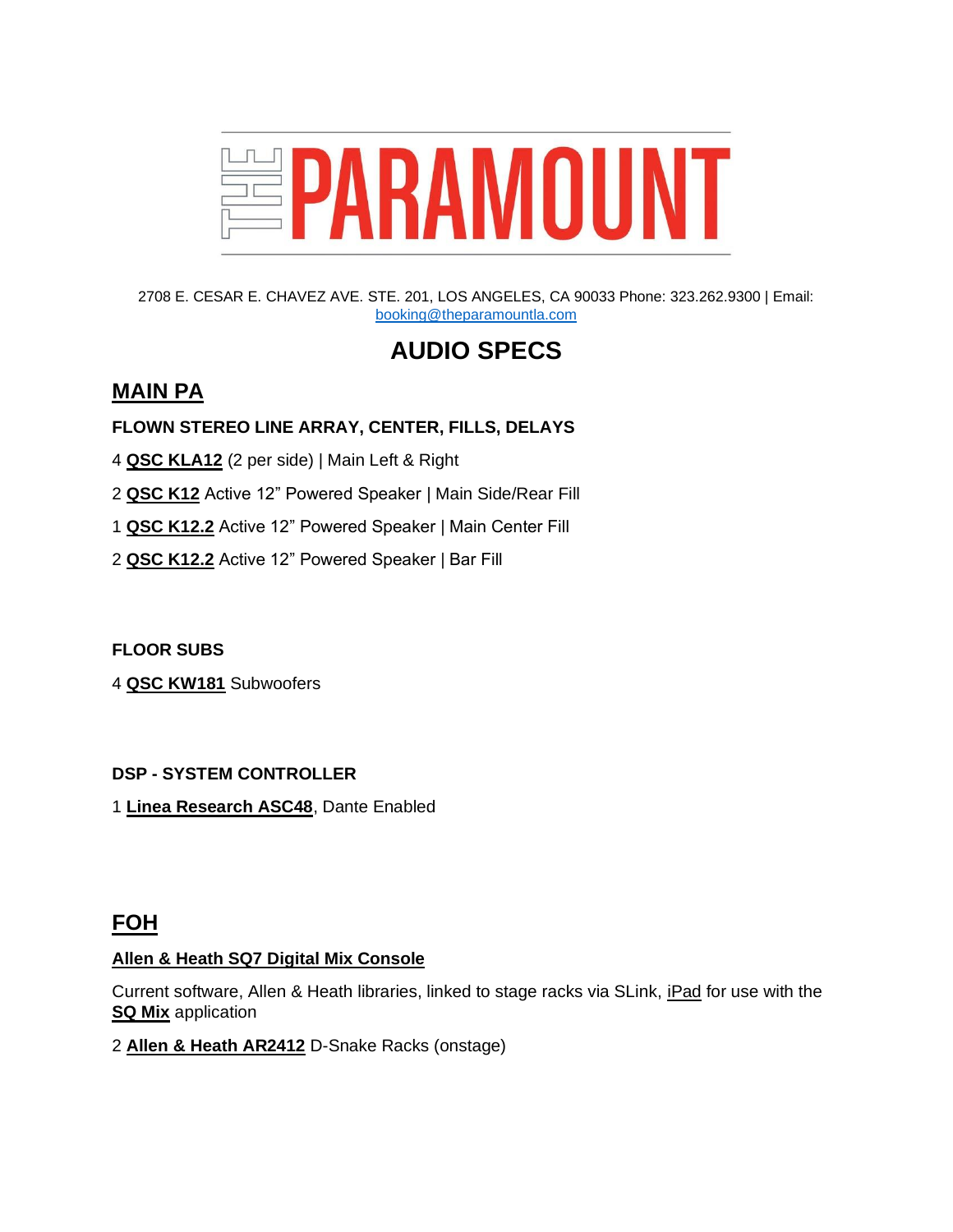### **MONITORS**

**Capability for 9 Mixes on the SQ7, 6 Available Monitor Wedges, No Separate Monitor Mix Console**

- 4 **QSC K12** Active 12" Powered Speaker
- 2 **QSC K10** Active 10' Powered Speaker

# **STANDS / CABLES**

- 12 Tall Boom Mic Stands
- 7 Medium Boom Mic Stands
- 6 Short Boom Mic Stands
- 4 Tall Straight Mic Stands, 3 with one hand clutch adjust
- 2 Large Overhead Boom Stands
- 8 10FT XLR Cables
- 22 15FT XLR Cables
- 15 20FT XLR Cables
- 5 25FT XLR Cables
- 6 ¼" TS Cables
- 6 ¼" TRS Cables
- 2 25FT Whirlwind 12Ch. Subsnakes
- 8 15FT A/C Edison 14 Gauge Extension Cables
- 6 A/C Edison Power Strips

\*Exact Quantities Subject to Change, Selection of Y Cables & Adapters Available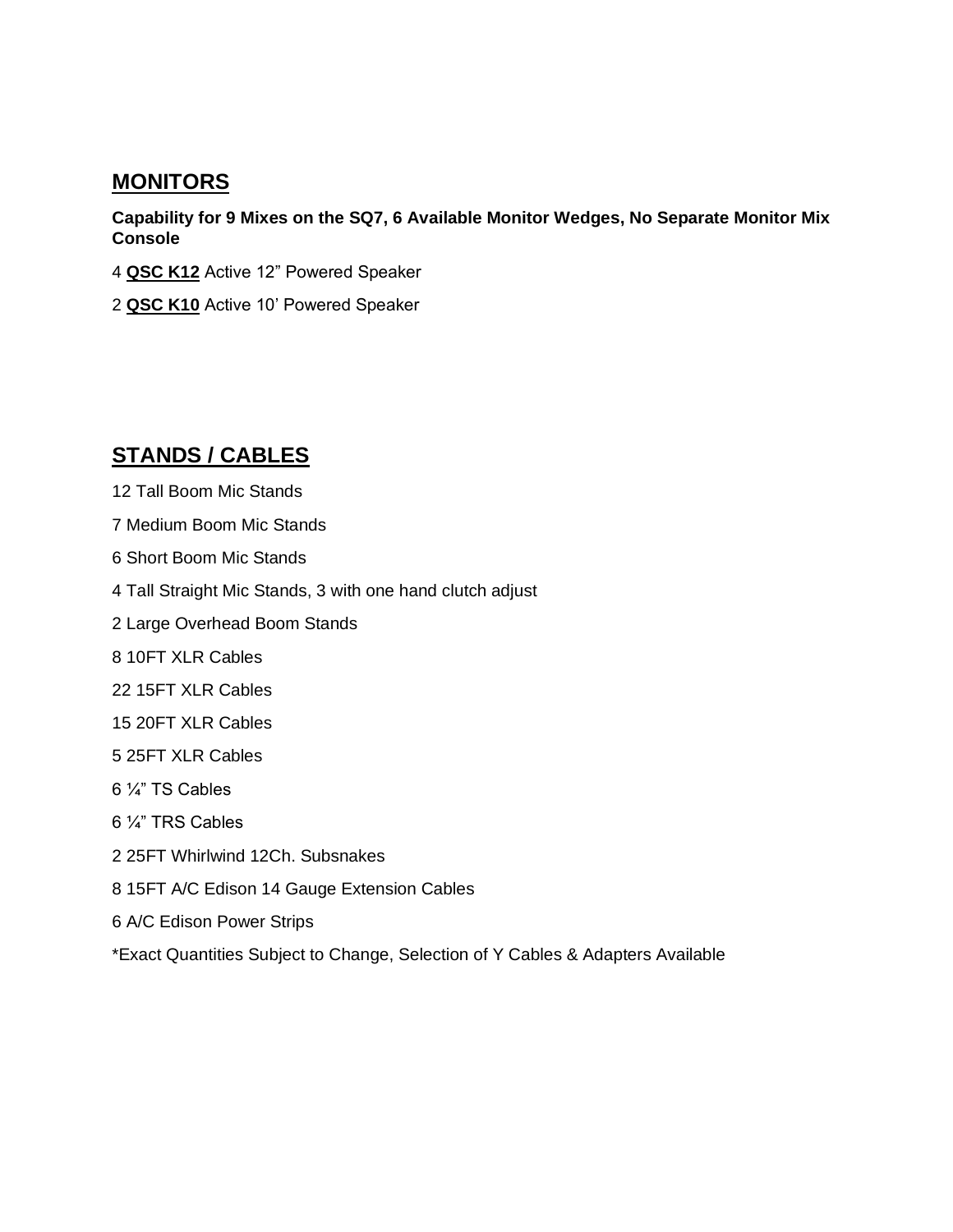# **MICROPHONES**

#### **AKG**

2 C414 (Pair)

2 D5

### **AUDIX**

2 OM7

1 DP5 Drum Mic Kit

### **AUDIO TECHNICA**

2 AT4040

### **BEYERDYNAMIC**

2 M88

### **DPA**

2 4099 with Mounts for Brass, Guitar, Cello, String Bass

4 4061 with Lavalier Clips and Mounts for Violins

## **ELECTROVOICE**

1 RE320

### **SE ELECTRONICS**

2 SE Electronics Se8

### **SENNHEISER**

2 e609

3 e604

3 MD421

### **SHURE**

2 KSM137 (Pair)

- 1 Beta 52A
- 2 Shure Beta 56A
- 2 Shure Beta 57A
- 1 Shure Beta 58A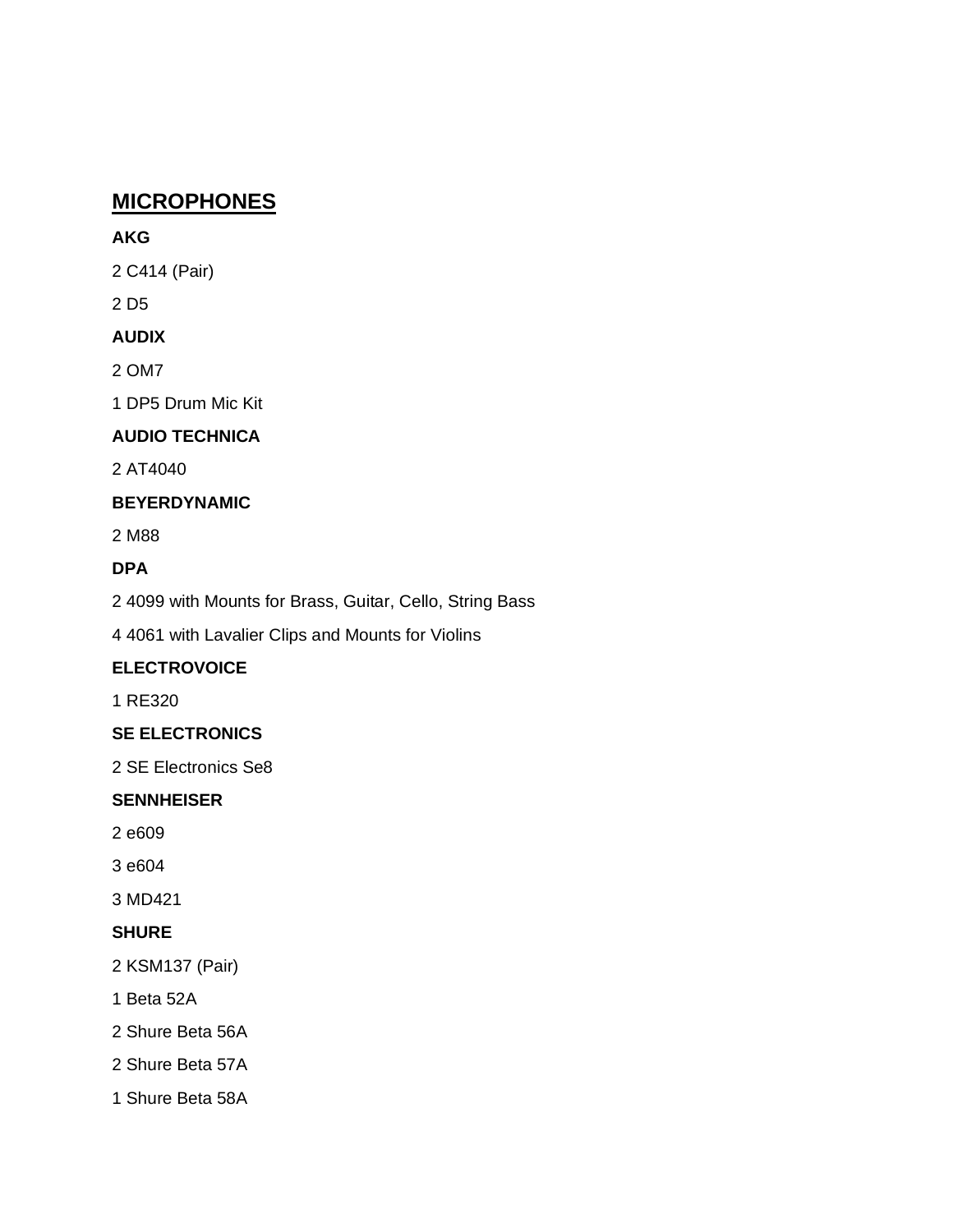- 1 Shure Beta 91A
- 8 Shure SM 58
- 6 Shure SM 57
- 2 Shure SM 81
- 3 Shure Beta 98AMP/C
- 1 Shure KSM32

# **WIRELESS**

- 1 **Shure Wireless ULXD4Q Receiver System** (4 Channels) w/ 2 paddles
- 4 ULXD2 SM58 Handhelds
- 4 ULXD1 Bodypack Transmitters

#### 2 **Shure Wireless QLXD24 Receiver System** (1 channel per)

- 2 QLXD24 B87A Handhelds
- 2 QLXD24 185 Lavaliers
- 2 QLXD24 Bodypack Transmitters

\*Frequency:

# **DIRECT BOXES**

#### **DBX**

- 1 db10 Passive
- 1 db12 Active
- 1 DJ DI Stereo Passive

#### **RADIAL**

- 2 J48 Active
- 4 JDI Passive
- 1 Whirlwind PCDI
- 3 ProD2 2CH. Passive
- 2 IceCube Line Isolator
- 1 Twin Iso Stereo Line Isolator

#### **RUPERT NEVE**

2 RNDI Active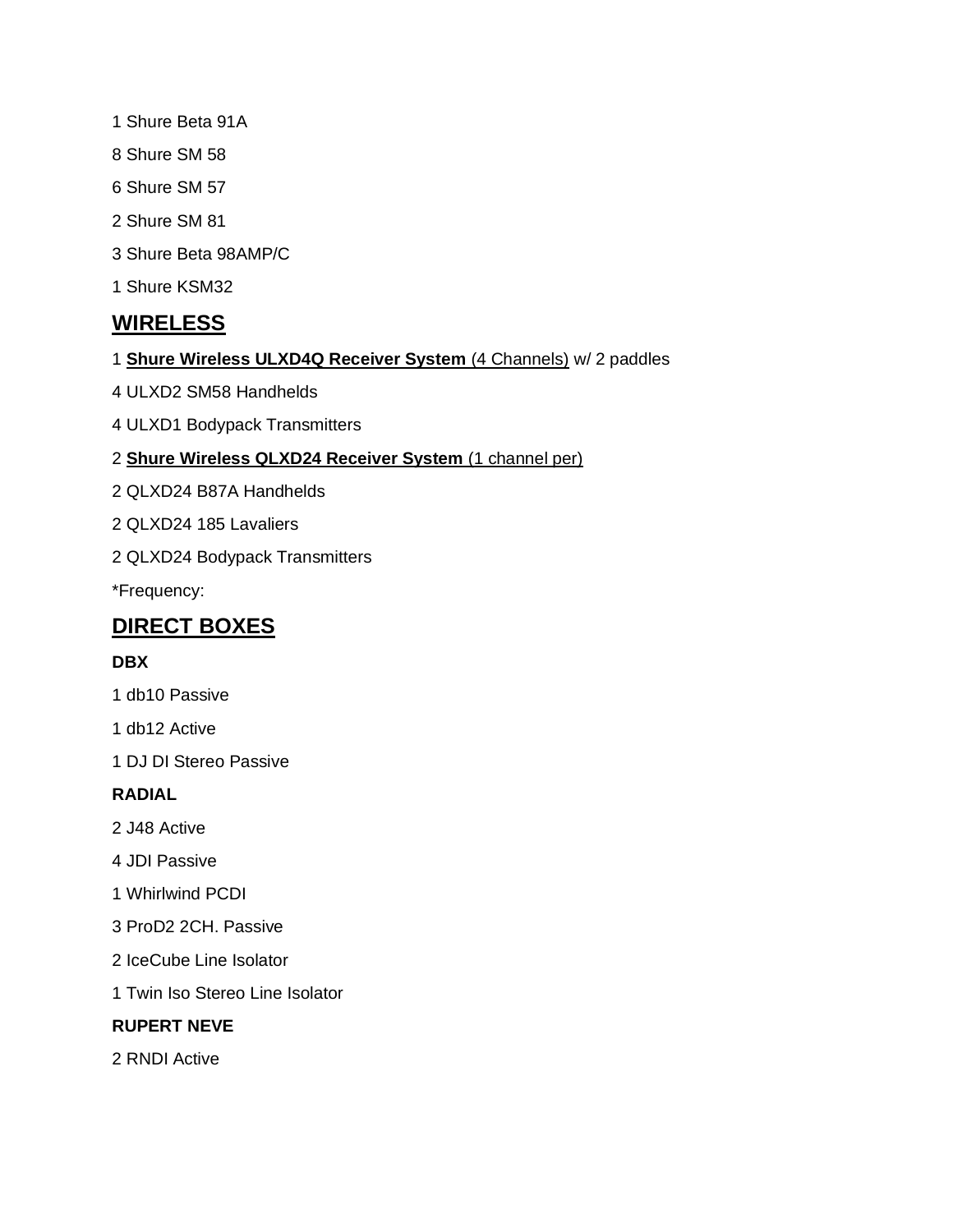# **BACKLINE**

#### **DRUMS**

1 Gretsch 5-piece Cherry Red Drum Kit w/ hardware and drum throne. 2 x standard cymbal stands and 1 x hi-hat stand. Evans EMAD resonant bass drum head (ported) on bass drum. Aquarian Superkick II bass drum batter head. Aquarian Performance II drum heads for 14" floor tom and 12" rack tom. *Cymbals not included.*

- 1 5 panel Clear Sonic Acrylic Drum Shield
- 1 On-Stage Stands Bullet-Nose Keyboard Stand "X" Position
- 3 On-Stage Stands Classic Guitar Stand
- 1 Gator Frameworks Combo Amp Stand
- 2 On-Stage Stands Tiltback Amp Stand

#### **AMPLIFIERS**

- 1 Kustom Combo Bass Amp
- 1 Fender Twin Reverb Guitar Amp
- 1 Fender Reverb Deluxe Guitar Amp

#### **DJ PERFORMANCE GEAR**

- 2 Pioneer XDJ 1000 MKIIs
- 1 Allen & Heath Xone92 DJ Mixer
- 2 Technics SL-1200 Vinyl Turntables DJs must provide needles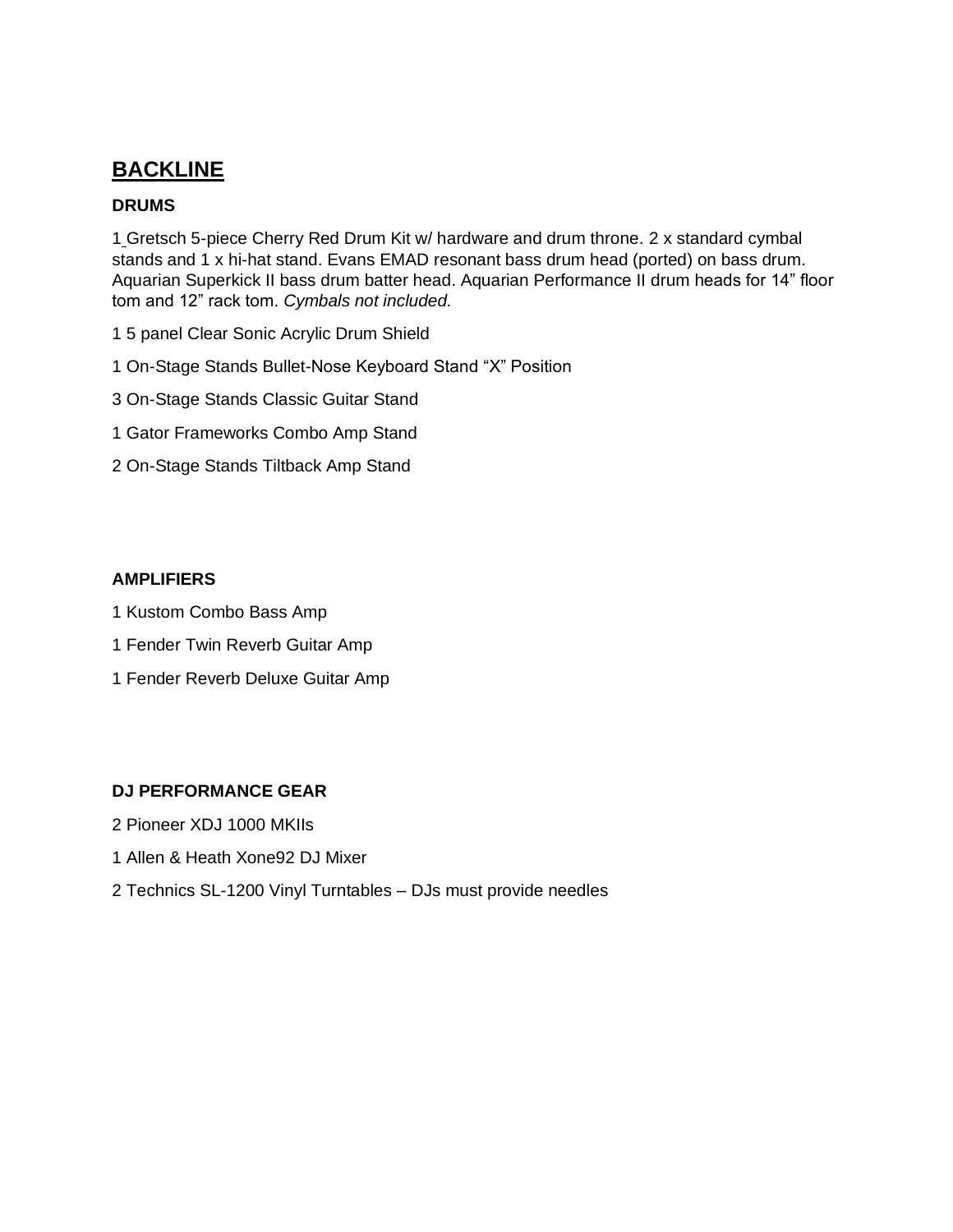

2708 E. CESAR E. CHAVEZ AVE. STE. 201, LOS ANGELES, CA 90033 Phone: 323.262.9300 | Email: [booking@theparamountla.com](mailto:booking@theparamountla.com)

# **LIGHTING SPECS**

### **FOH**

**Avo Quartz Console** 

# **LIGHTING SYSTEM**

- 10 MagicDot SX
- 1 DF-50 Hazer
- 1 DMX Relay

The stage has a guest DMX line for additional on-stage lighting. Lighting programming not included.

# **POWER**

The stage has 8 dedicated 20Amp circuits along the floor following the edge of the stage dedicated to audio. FOH has an additional dedicated 20Amp circuit for audio. The company switch for audio is backstage.

Lighting has dedicated 20Amp circuits along the ceiling, with switch control of the circuit at FOH position. FOH has an additional dedicated 20Amp circuit for lighting. The company switch for this circuit is backstage.